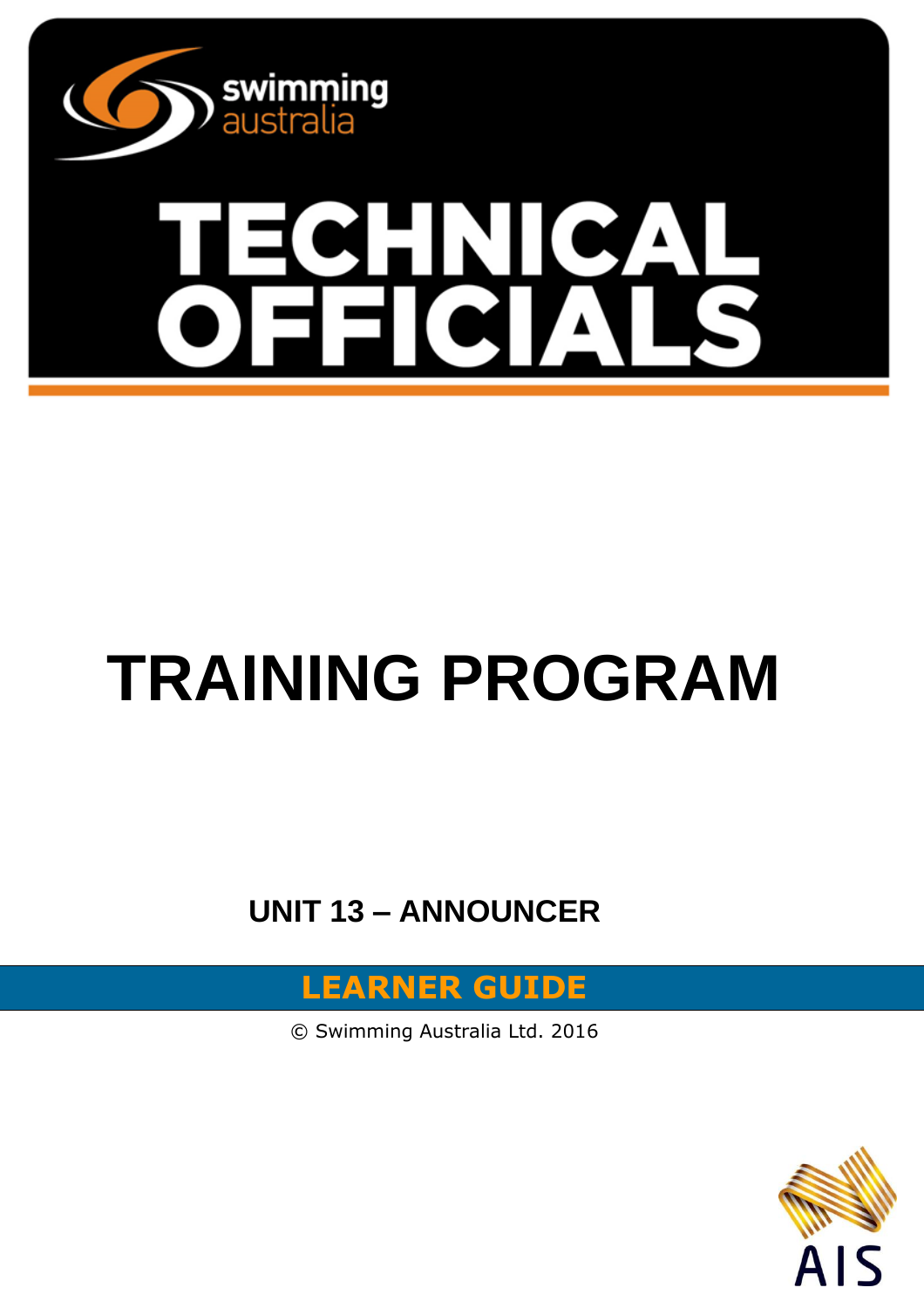



## **Contents**

- P3: About this Learner Guide
- P7: Unit 13: Announcer
- P11: Assessment Tasks
- P12: Assessment Tool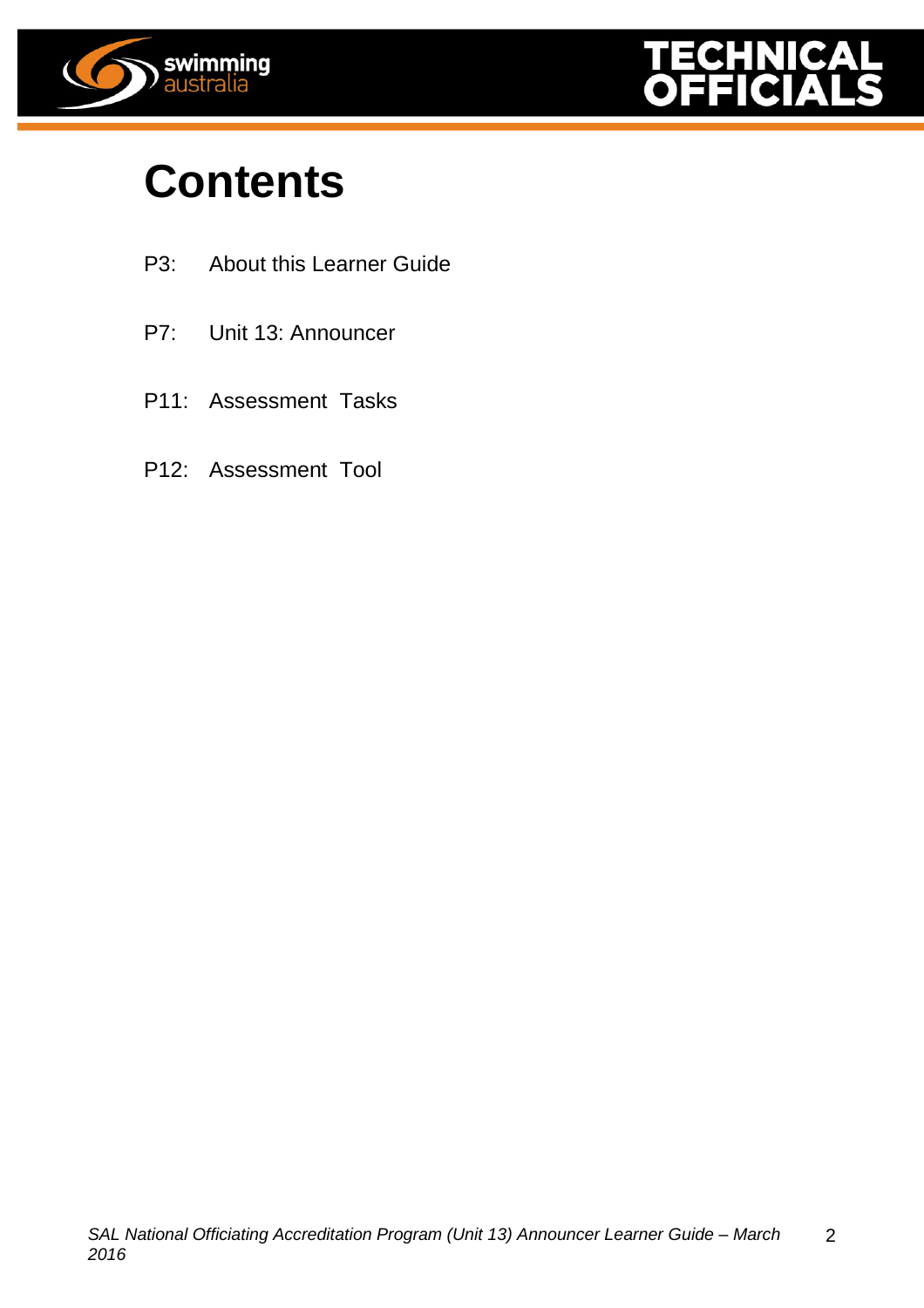

## **About this Learner Guide**

This Learner Guide has been developed by Swimming Australia Ltd (SAL) to support candidates undertaking**, Unit 13 - Announcer** within the SAL **National Officiating Accreditation Program**. Swimming Australia Limited has designed the Technical Officials Training Program on a competency based training platform.

#### **Officiating Pool Pathway**



#### **What is a Competency?**

A competency can be defined as the application of skills and knowledge to an agreed standard.

Competency relates to what a person can do.

Competency standards specify the level of knowledge and skills required, and the application of that knowledge and skills for effective performance.

Australian Sports Commission Assessor Training Manual 2006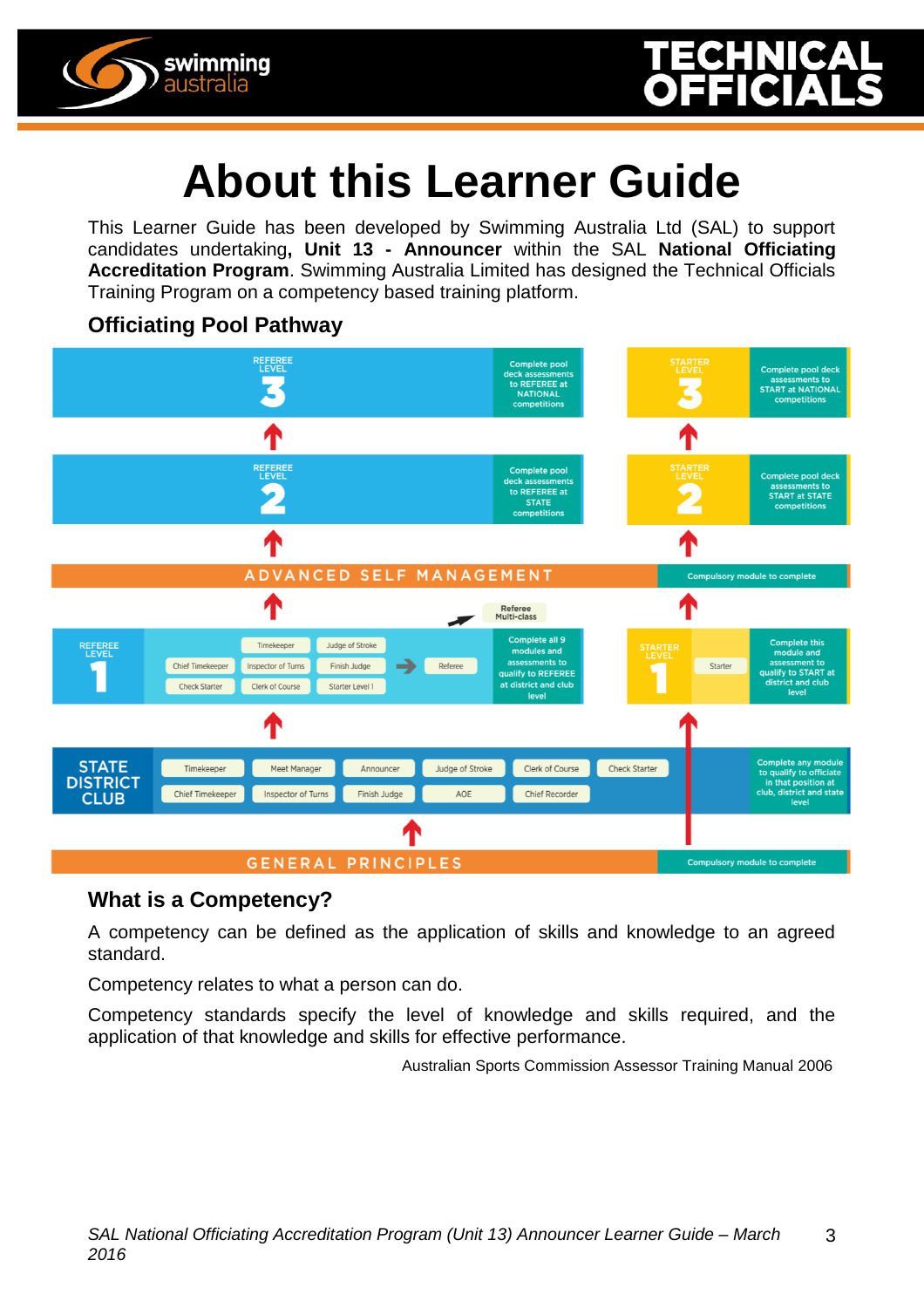



#### **What is Competency Based Assessment?**

Assessment is the process of collecting evidence and making judgements about whether competency has been achieved. Assessment needs to be based on established criteria. These criteria are reflected in the questions and activities set out in this Learner Guide.

#### **How do I use this Learner Guide?**

This Learner Guide provides you with the information and activities that will enable you to achieve competencies related to this unit of work.

You can develop competency in this unit through a combination of tasks including:

- Reading the material in this Learner Guide.
- Asking questions about anything you don't understand.
- Observing other officials during events.
- Reinforcing the skills you are learning in practical situations.
- Satisfactorily completing the activities in this Learner Guide.
- Completing the assessment activities outlined in this Learner Guide.

#### **What resources do I require?**

The main resource you will require to complete the learning for this unit of work is this Learner Guide. You will also need a copy of the current and **access to swimming events** where you can be practically assessed as an Announcer.

#### **What if I already have the skills?**

You may have already attained the skills required to complete this learning module. If so, you can request your State/Territory Swimming Association for an initial assessment of your **current competence.** This assessment will determine the level of your skills and whether you need additional training.

If you would like to undertake assessment for formal recognition of your existing skills, you will be required to complete a detailed Recognition of Prior Learning (RPL) application form that will allow an assessor to review your skills against the specific requirements for this unit of work. Discuss this process with your State/Territory Swimming Association

#### **Legislative Requirements**

All Swimming Officials whether paid or unpaid must meet the legislative requirements of each state and territory when dealing with children and vulnerable people. Please check with your State/Territory Swimming Association to complete any documentation required to meet this legislation.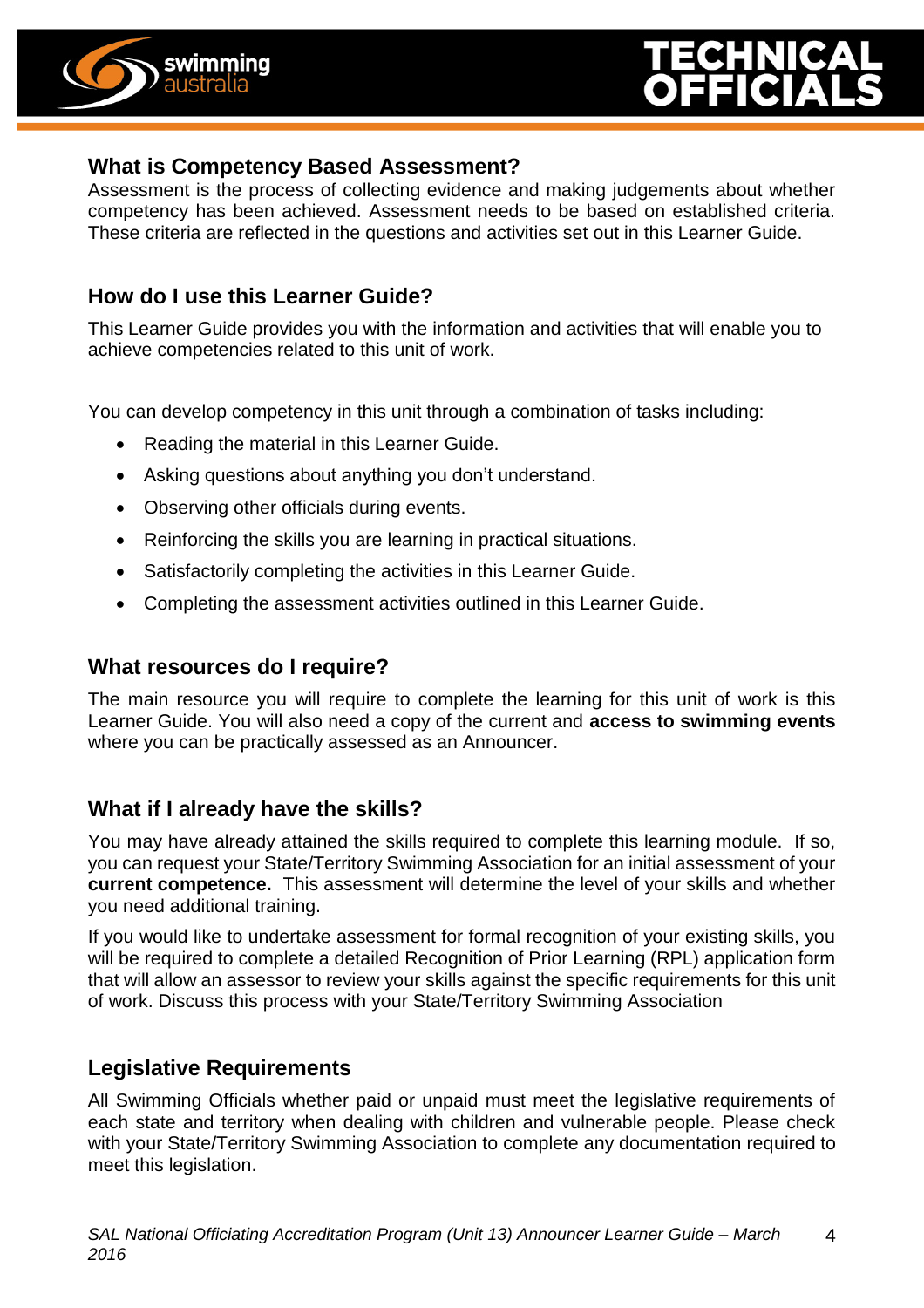



#### **What about Assessment?**

To undertake assessment for this unit of work, you will need to complete the following assessment tasks:

- Completion of this Learner Guide
- Completion of practical tasks

You will be assessed at a swim meet to ensure the relevance of the assessment process.

**When you complete the assessment within this Learner Guide and are assessed as competent by your assessor, you will be eligible to receive accreditation from SAL. The assessment activities are found in the final section within the Learner Guide and can be identified by the icon below.**



#### **Assessment**

The Learner Guide also includes a series of specifically designed learning activities, which will allow you to practice your new skills prior to assessment*.* These activities must be completed and will be represented by the logo below.



#### **How Do I Start?**

You can undertake the activities in the Learner Guide at your own pace, or under the supervision of your trainer / mentor.

You are ready to start.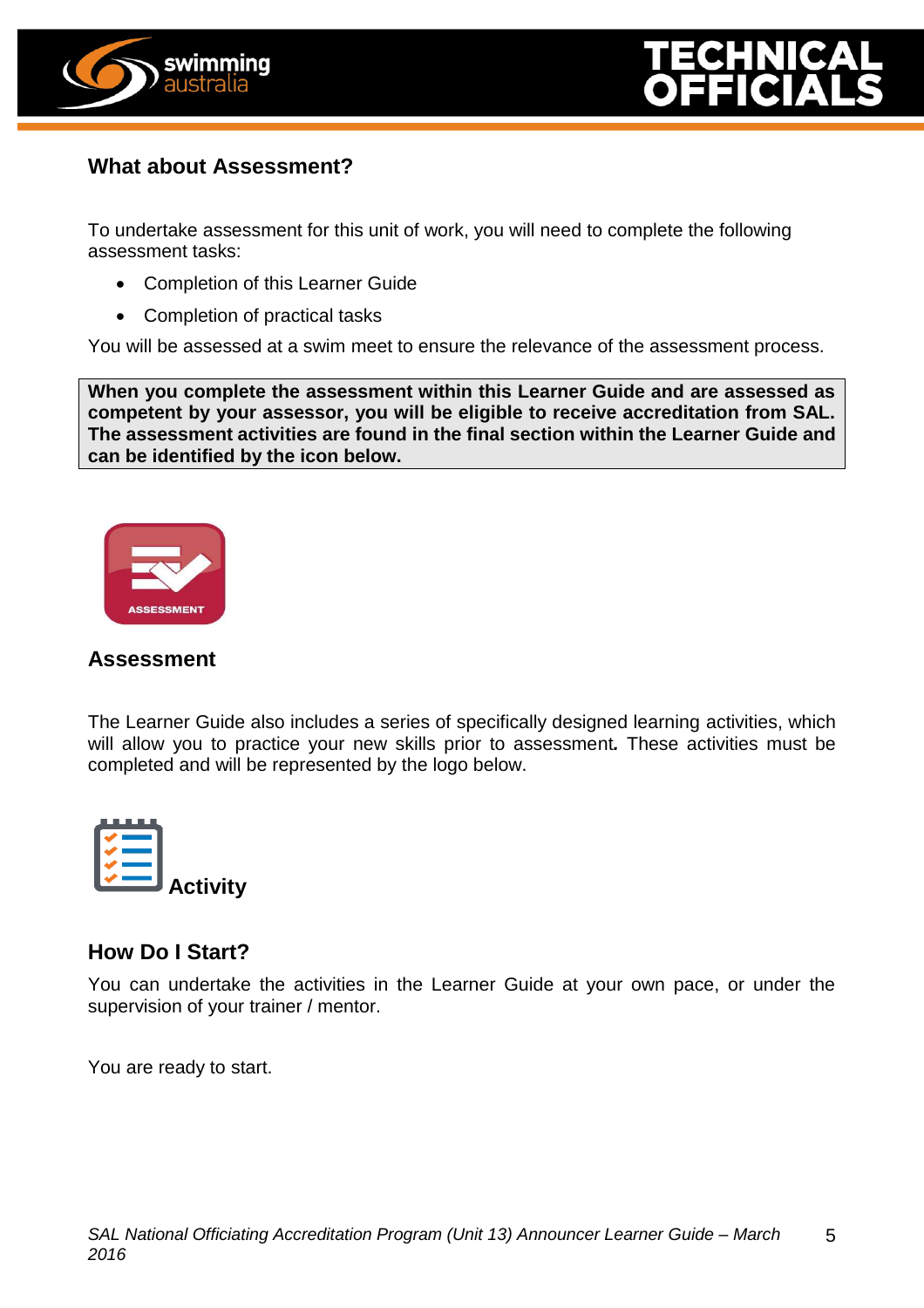



## **UNIT 13: Announcer**

This unit outlines a range of general skills that are required by Announcers. The elements within this unit are:

- **Preparation**
- **Role of the Announcer**

#### **Preparation**

The Announcer plays a very important role in ensuring that all swimmers, coaches, parents and officials receive accurate, timely and clear information. The announcer is required to demonstrate highly effective coordination and communication skills to ensure the success of the meet.

#### **Some of the steps that you will need to take in preparing for your role include:**

- 1. Arrive at venue at the beginning of the warm-up session.
- 2. Report to the Referee / Meet Director to receive any instructions and an event program.
- 3. Have all equipment required to complete task, ensuring it is tested and working correctly.
- 4. Meet with all other officials with whom you will be working and familiarise yourself with your work area.

#### **Prior to the Commencement of the Meet**

- 1. Check the P.A. system and make any necessary adjustments.
- 2. Provide suitable music throughout the warm-up periods.
- 3. Ascertain from the Referee / Meet Director the method required for calling up swimmers for marshalling.
- 4. Ensure the swimmers for the first event are called up in sufficient time to commence at the advertised starting time.
- 5. Make any pre-commencement announcements that may be necessary.
- 6. Close the warm-up session and clear the pool at least fifteen (15) minutes before the advertised starting time.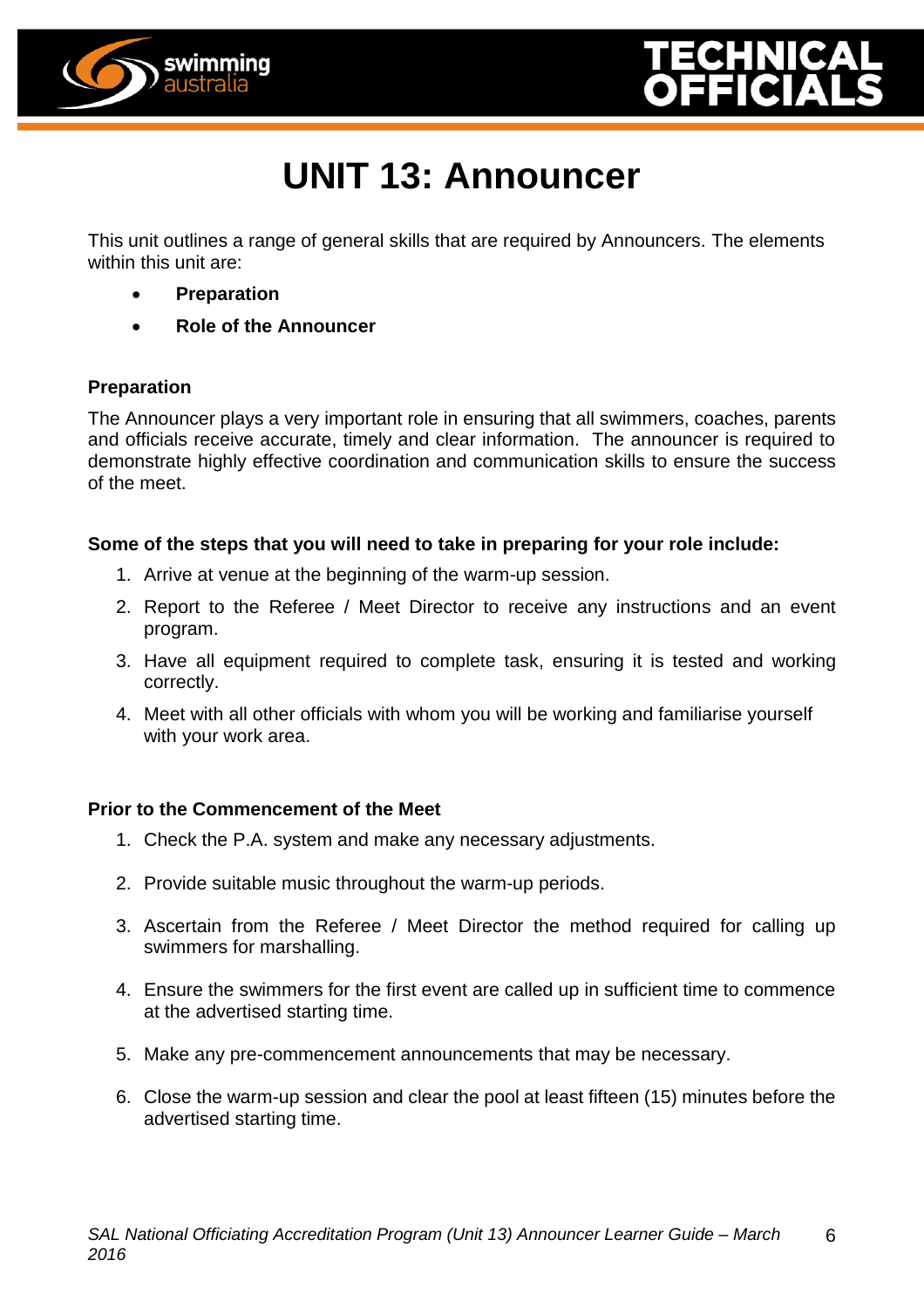





**For each of the 6 steps to be undertaken prior to the commencement of the meet listed above, list one possible consequence that may occur if they are not undertaken prior to the first event of a meet.**

| $\overline{1}$ . |  |  |  |
|------------------|--|--|--|
| 2.               |  |  |  |
| 3.               |  |  |  |
| 4.               |  |  |  |
| 5.               |  |  |  |
| 6.               |  |  |  |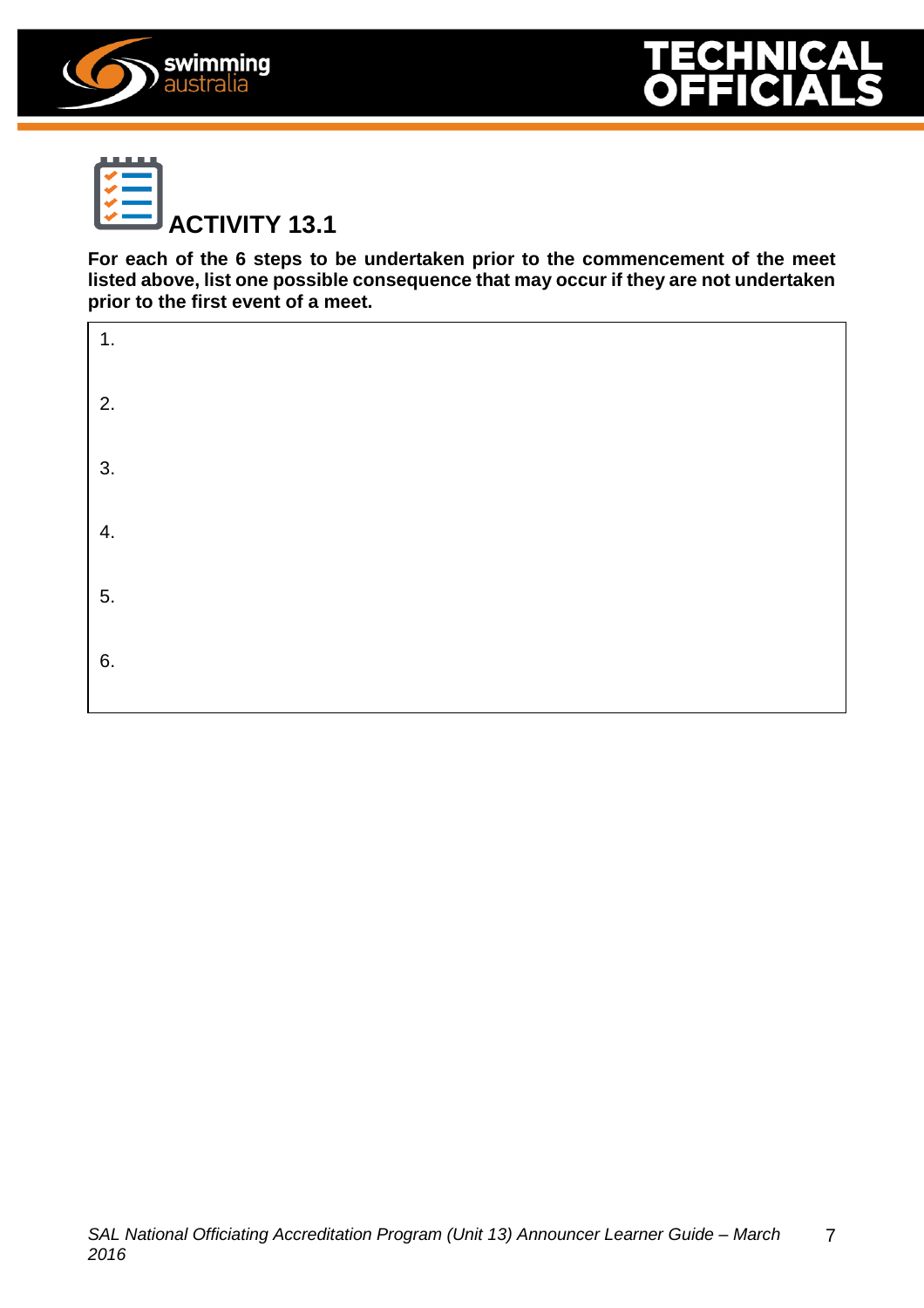



#### **Role of the Announcer**

- 1. In co-operation with the Referee and the Clerk of Course, call swimmers at least two (2) races ahead to report to the Clerk of Course in the marshalling area.
- 2. Announce event number, style and distance, heat number or final.
- 3. Call swimmers to the blocks. Depending upon the length of the meet, swimmers may step up behind the starting platform as their names and lane numbers are called, or alternatively, have their names and lane numbers called while they are in the water after the commencement of the race.
- 4. Call lap times and distances during a race where necessary, e.g. 800m and 1500m events, to keep the spectators informed. Provide appropriate background music while distance events are in progress.
- 5. Announce disqualifications from the infraction reports provided by the Referee. Reports are to be announced as follows:

*I have a referee's infraction report for Event \_\_\_ Heat \_\_\_ Title e.g. Men's 50m Freestyle. The swimmer in Lane \_\_\_ was disqualified, \_\_\_\_\_\_ (read infraction as written on the slip)*

NOTE: **Do not announce** an infraction during the race in which it occurred

- 6. Announce results as prepared by recorders.
- 7. As place-getters mount the victory dais, announce the event, names, places, times and records.
- 8. Make any other announcements as directed by the Referee / Meet Director.
- 9. Use appropriate language that reflects a positive, welcoming and inclusive meet.
- 10. You should aim, in conjunction with the Referee, to ensure the smooth running of the meet, with a minimal amount of interruption.
- 11. You should never interrupt proceedings after the Referee has blown the whistle for the start of a race.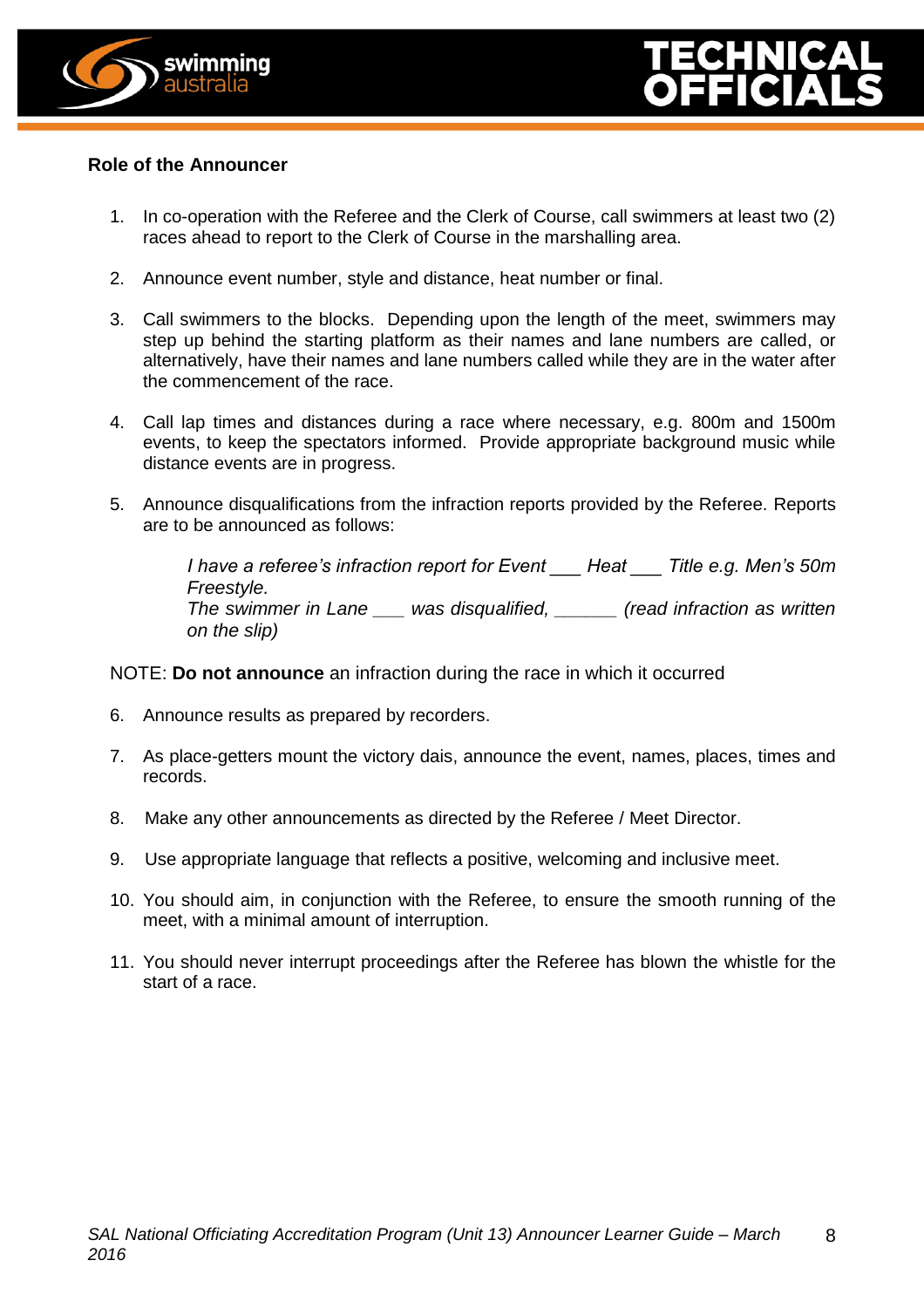





**Apart from the role of the Announcer as detailed above, what do you see as the necessary skills required to be an effective Announcer?**



**ACTIVITY 13.3**

**Discuss how an ineffective announcer could affect the running of a meet (include who could be affected and in what ways)?**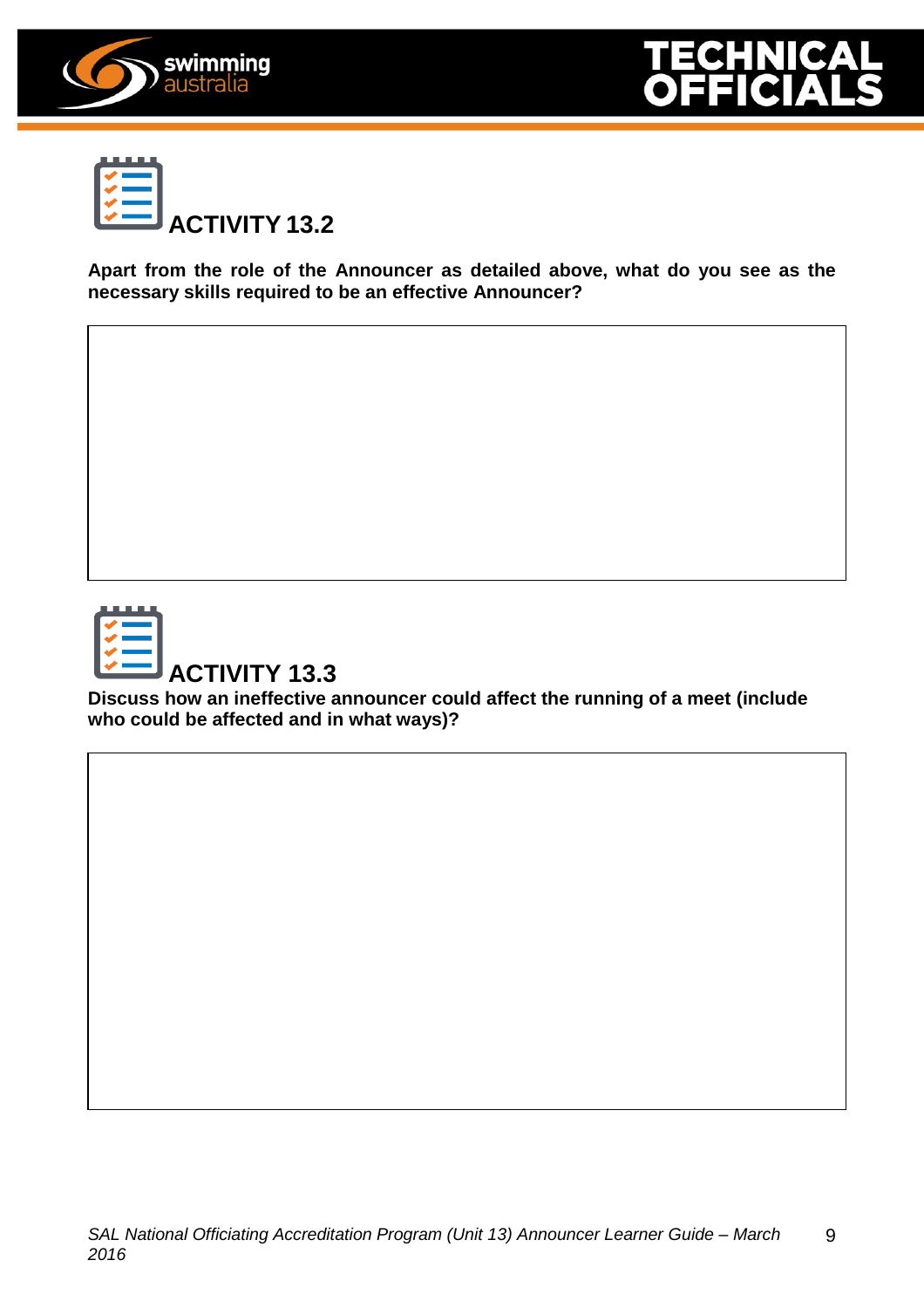





### **ASSESSMENT**

**You are required to be assessed as an Announcer in a full session of a swim meet, by your assessor. This will provide evidence of your competence in a swimming specific environment.**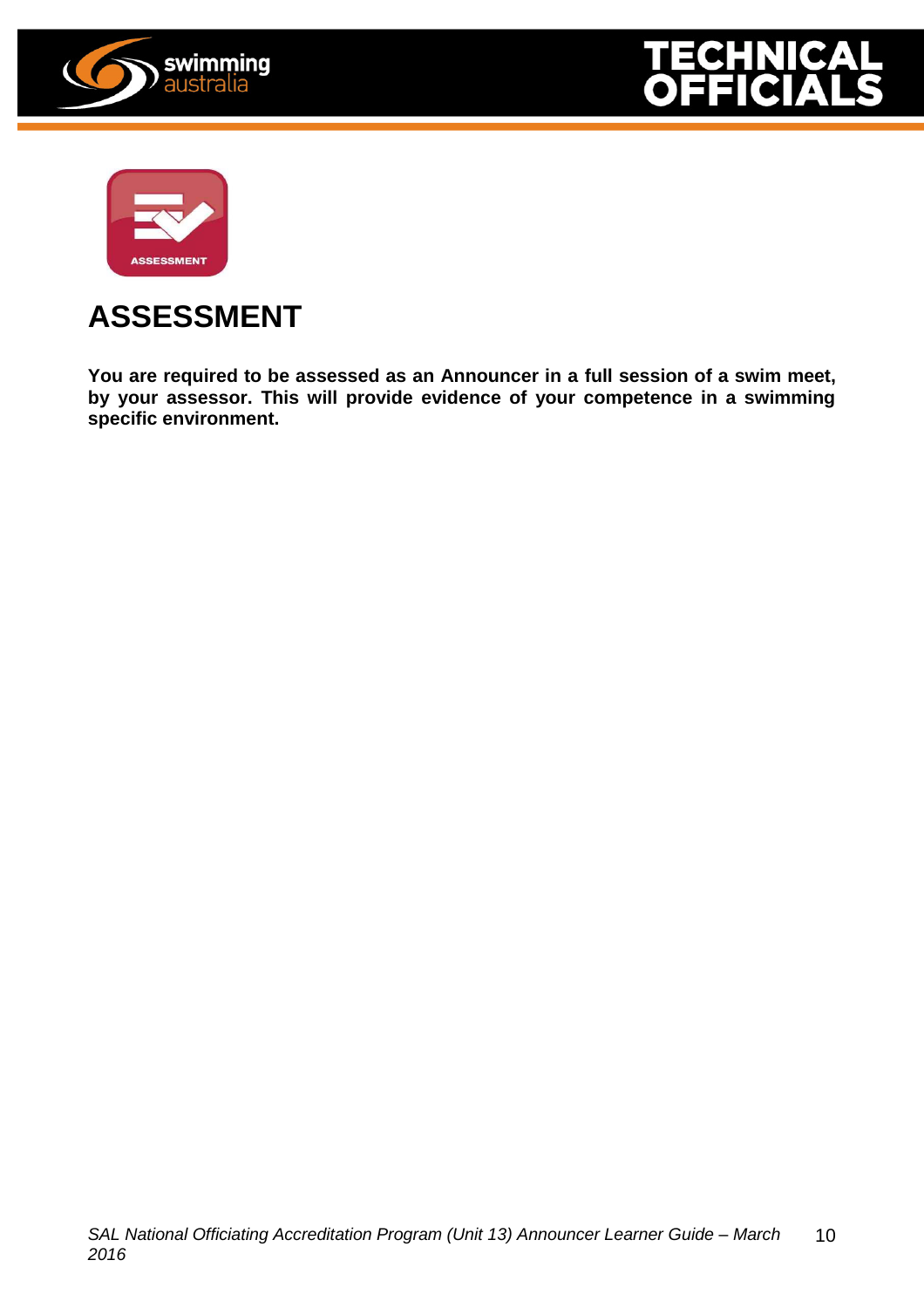

#### **ASSESSMENT TOOL – UNIT 13 ANNOUNCER**

| <b>Element / Performance Criteria</b><br><b>ANNOUNCER</b> |                                                                                                                              | <b>Displayed</b><br><b>Competency</b> |           | <b>Comments</b>                                       |  |
|-----------------------------------------------------------|------------------------------------------------------------------------------------------------------------------------------|---------------------------------------|-----------|-------------------------------------------------------|--|
|                                                           |                                                                                                                              | <b>YES</b>                            | <b>NO</b> | Must be completed if Competency<br>has been marked NO |  |
| 1.                                                        | <b>Preparation</b>                                                                                                           |                                       |           |                                                       |  |
| 1.1                                                       | Arrived at venue at the beginning of the warm up session.                                                                    |                                       |           |                                                       |  |
| 1.2                                                       | Reported to the Referee / Meet Director to receive any instructions in<br>relation to announcements.                         |                                       |           |                                                       |  |
|                                                           | 1.3 Ensured that all equipment that is required for the task is available,<br>appropriate, working and positioned correctly. |                                       |           |                                                       |  |
| 1.4                                                       | Ensured that the volume of both voice announcements and music was<br>appropriate.                                            |                                       |           |                                                       |  |
| 1.5                                                       | Ensured that any music played was appropriate to the meet.                                                                   |                                       |           |                                                       |  |
| 2.                                                        | <b>Performance of Task</b>                                                                                                   |                                       |           |                                                       |  |
| 2.1                                                       | Made all required announcements in a voice that was clearly heard and<br>understood by all patrons.                          |                                       |           |                                                       |  |
| 2.2                                                       | Took all reasonable steps to ensure the correct pronunciation of the<br>names of swimmers.                                   |                                       |           |                                                       |  |
| 2.3                                                       | Ensured that announcements did not interrupt the running of the meet.                                                        |                                       |           |                                                       |  |
| $2.4\,$                                                   | Ensured that the announcements provided the relevant information for<br>swimmers, coaches, parents and officials.            |                                       |           |                                                       |  |
| 2.5                                                       | Maintained an even disposition and did not get flustered or upset.                                                           |                                       |           |                                                       |  |
| 2.6                                                       | Focused entirely and exclusively on the task assigned without<br>engaging in any distracting activities.                     |                                       |           |                                                       |  |
|                                                           | 3. Infraction Reports                                                                                                        |                                       |           |                                                       |  |
| 3.1                                                       | All Infraction reports were read in the prescribed manner, using the<br>wording on the actual report.                        |                                       |           |                                                       |  |
|                                                           | <b>General</b>                                                                                                               |                                       |           |                                                       |  |
| 4.1                                                       | Was dressed appropriately for the task.                                                                                      |                                       |           |                                                       |  |
| 4.2                                                       | Was courteous to all swimmers, coaches, parents and officials at all<br>times.                                               |                                       |           |                                                       |  |
| 4.3                                                       | Possesses State-specific accreditation in relation to child protection<br>legislation.                                       |                                       |           |                                                       |  |